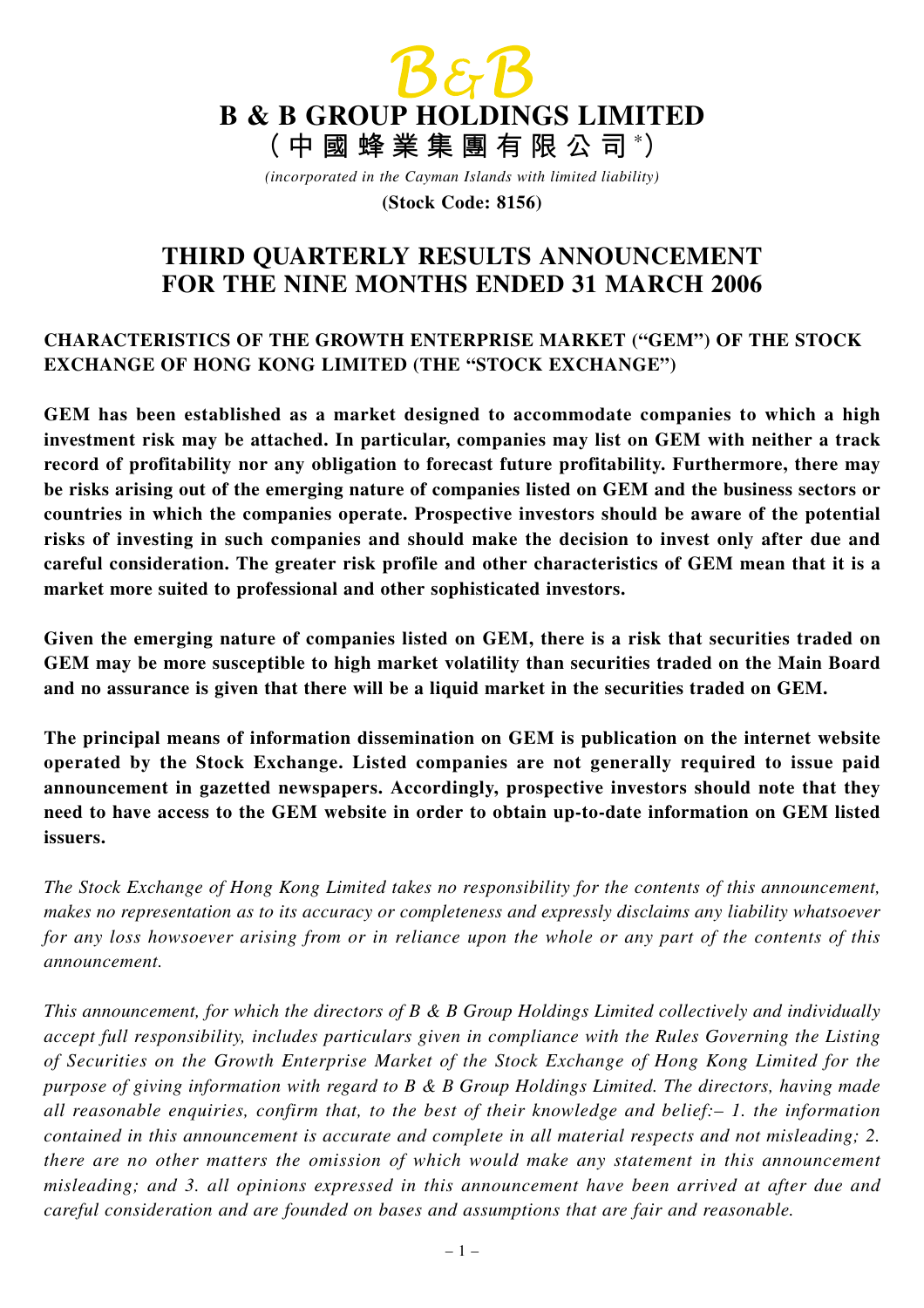The Board of Directors (the "Board") of B & B Group Holdings Limited (the "Company") announces that the unaudited consolidated results of the Company and its subsidiaries (together the "Group") for the three months and nine months ended 31 March 2006, together with the comparative unaudited figures for the corresponding period in 2005, are as follows:

|                | (Unaudited)     |            | (Unaudited)        |                   |  |
|----------------|-----------------|------------|--------------------|-------------------|--|
|                |                 |            |                    |                   |  |
|                | 31 March        |            | 31 March           |                   |  |
|                | 2006            | 2005       | 2006               | 2005              |  |
| <b>Notes</b>   | <b>HK\$'000</b> | HK\$'000   | <b>HK\$'000</b>    | HK\$'000          |  |
| $\overline{2}$ | 15,419          | 43,028     | 59,480             | 150,921           |  |
|                | (11, 494)       | (35,939)   | (37, 938)          | (118, 443)        |  |
|                | 3,925           | 7,089      | 21,542             | 32,478            |  |
| $\overline{2}$ | 33,041          | 1,003      | 33,532             | 9,888             |  |
|                | (1,528)         | (2,375)    | (5,587)            | (5, 913)          |  |
|                | (40, 649)       | (2,296)    | (47, 574)          | (13, 522)         |  |
|                | (5,211)         | 3,421      | 1,913              | 22,931            |  |
|                | (1,025)         | (421)      | (2,365)            | (1, 154)          |  |
|                | 9,219           | 11,705     | 15,703             | 14,300            |  |
|                | 2,983           | 14,705     | 15,251             | 36,077            |  |
| $\mathfrak{Z}$ | (2, 814)        | (5,233)    | (5, 515)           | (6,794)           |  |
|                | 169             | 9,472      | 9,736              | 29,283            |  |
|                |                 |            |                    |                   |  |
|                | 3,142           | 9,362      | 15,232             | 29,264            |  |
|                | (2,973)         | 110        | (5, 496)           | 19                |  |
|                | 169             | 9,472      | 9,736              | 29,283            |  |
| $\overline{4}$ |                 |            | $0.5$ cent         | $0.5$ cent        |  |
|                |                 |            |                    |                   |  |
| 5              | 0.57 cent       | 1.94 cents | 3.01 cents         | 6.07 cents        |  |
|                | $0.54$ cent     | 1.92 cents | 2.86 cents         | 6.02 cents        |  |
|                |                 |            | Three months ended | Nine months ended |  |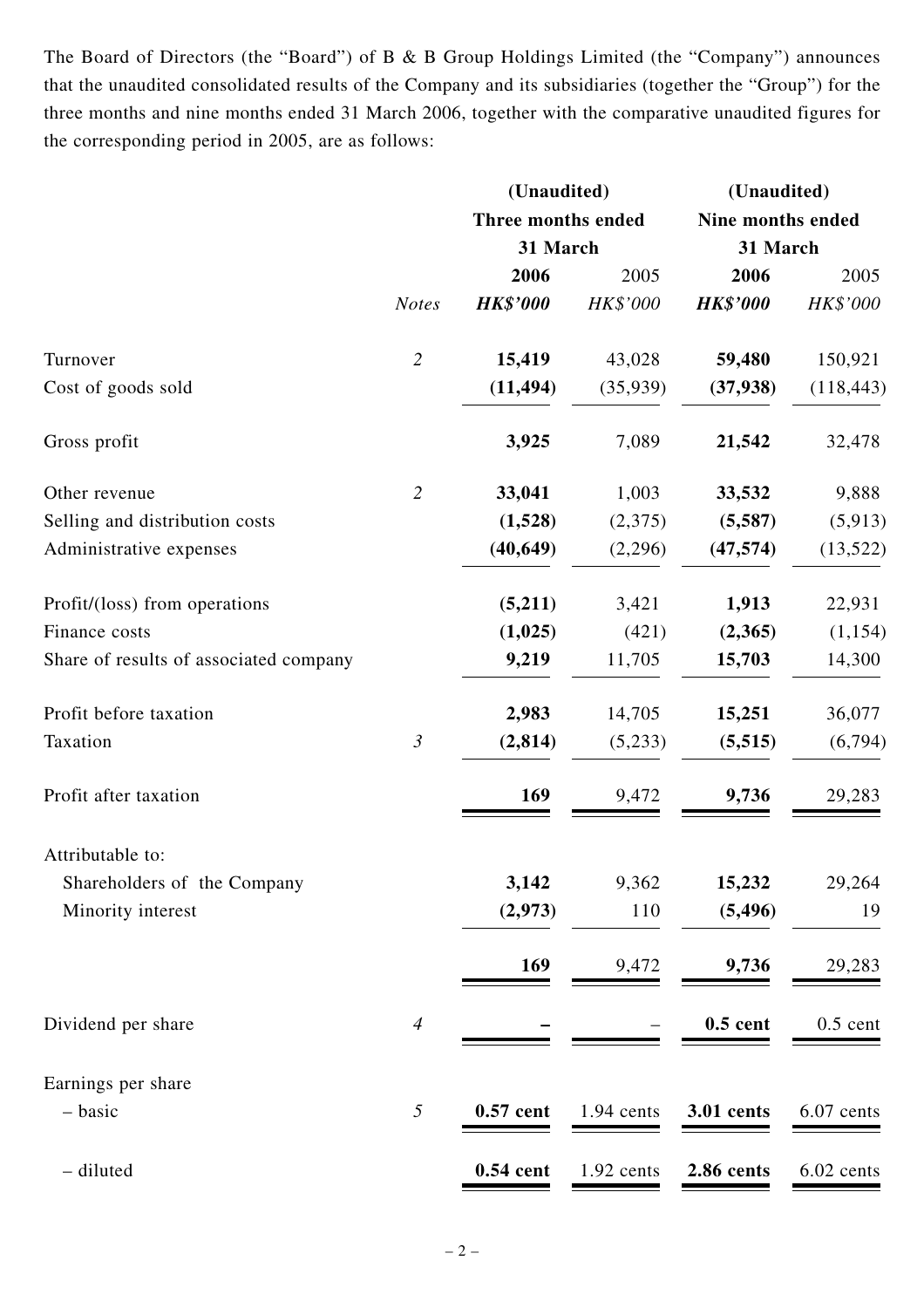#### *Notes:*

#### **1. Basis of preparation and accounting policies**

The accounts are prepared in accordance with Hong Kong Accounting Standards ("HKAS") issued by the Hong Kong Institute of Certified Public Accountants ("HKICPA") and the disclosure requirements of the Rules Governing the Listing of Securities on the Growth Enterprises Market of the Stock Exchange of Hong Kong ("the GEM Listing Rules").

The accounts have been prepared under the historical cost convention.

The accounting policies and methods of computation used in the preparation of these accounts are consistent with those used in the annual accounts for the year ended 30 June 2005 except that the Group has changed certain of its accounting policies following its adoption of new/revised Hong Kong Financial Reporting Standards and Hong Kong Accounting Standards ("new HKFRS") which are effective for accounting periods commencing on or after 1 January 2005.

The changes to the Group's accounting policies and the effect of adopting these new policies are set out below.

### *Business Combination*

The adoption of HKFRS 3 has resulted in a change in the accounting policy relating to the discontinuation of amortisation of goodwill arising on acquisitions. Goodwill will be tested for impairment at least annually. Goodwill arising on acquisitions after 1 July 2005 is measured at cost less accumulated impairment losses (if any) after initial recognition. In prior years, goodwill was capitalised and amortised over its estimated useful life. As a result of this change in accounting policy, no amortisation of goodwill has been charged in the current period. Comparative figures for the corresponding period have not been restated.

#### *Share-base Payments*

The adoption of HKFRS 2 has resulted in a change in the accounting policy for employee share option benefits. Until 30 June 2005, the provision of share options to employees did not result in an expense in the profit and loss account. Effective on 1 July 2005, the Group expenses the cost of share options in the profit and loss account.

The group has taken advantage of the transitional provisions set out in paragraph 53 of HKFRS 2 under which the new recognition and measurement policies have not been applied to the following grants of options:

- (a) all options granted to employees on or before 7 November 2002; and
- (b) all options granted to employees after 7 November 2002 but which had vested before 1 January 2005.

No adjustments to the opening balances as at 1 July 2005 are required as no options existed at that time which were unvested at 1 January 2005.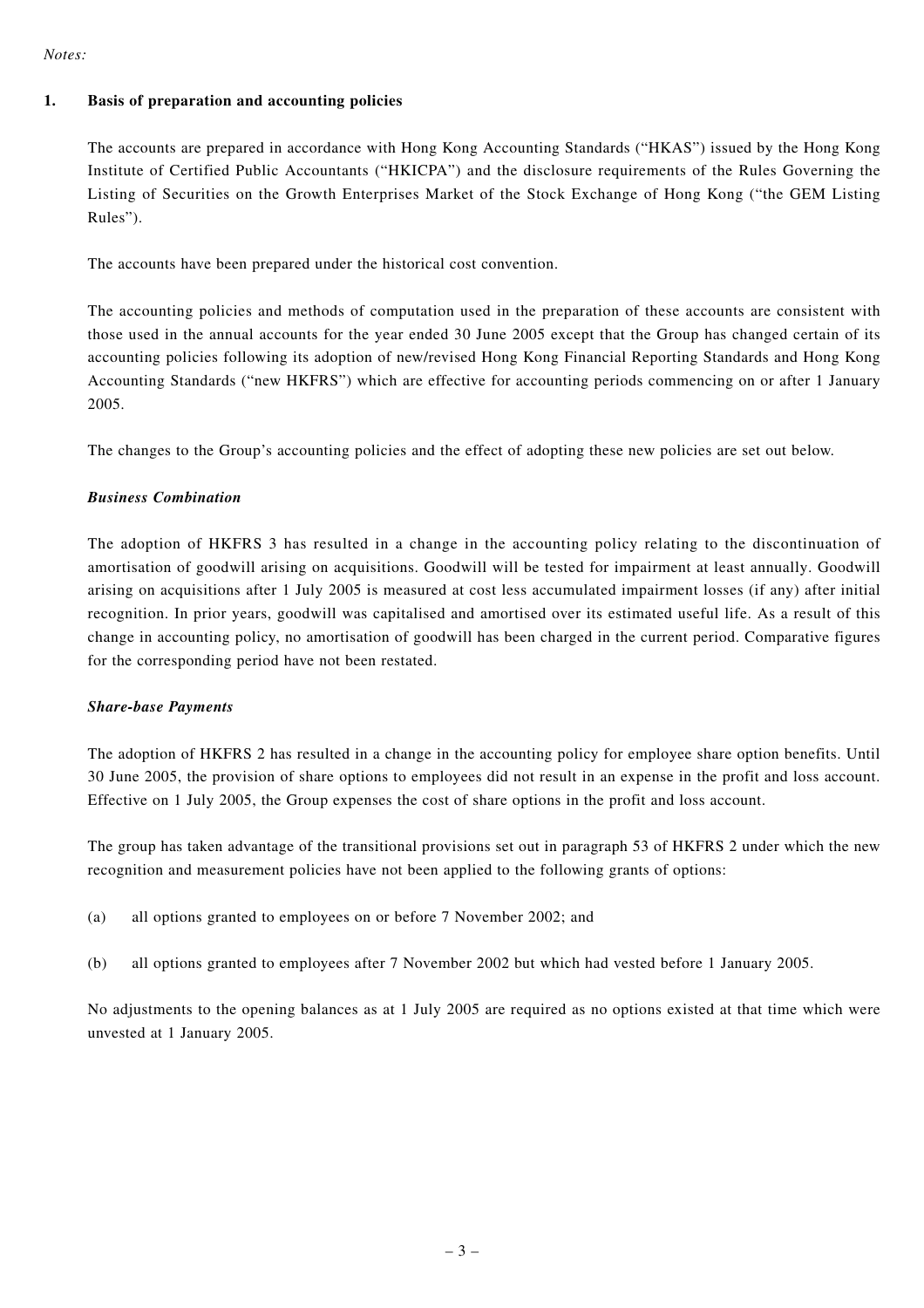#### **2. Turnover and revenue**

Turnover represents the net invoiced value of the goods sold, after allowances for returns and trade discounts excluding value-added tax and business tax. Other revenue represents mainly a gain on partial disposal of a subsidiary.

#### **3. Taxation**

No provision for Hong Kong profits tax has been made as the Group did not have any assessable profits arising in Hong Kong during the period (2005: Nil).

Taxation for other jurisdictions is calculated at the rates prevailing in the respective jurisdictions.

### **4. Dividend**

On 29 November 2005, a dividend of HK\$0.015 per share was paid to shareholders as the final dividend for the year ended 30 June 2005 (year ended 30 June 2004: HK\$0.013 per share).

The Board of Directors does not recommend the payment of an interim dividend for the three months ended 31 March 2006 (three months ended 31 March 2005: Nil). For the nine months ended 31 March 2006, the Board of Directors has declared an interim dividend of HK0.5 cent per share for the six months ended 31 December 2005 (six months ended 31 December 2004: HK0.5 cent). Total interim dividend for the nine months ended 31 March 2006 was HK0.5 cent per share (nine months ended 31 March 2005: HK0.5 cent per share).

### **5. Earnings per share**

The calculation of basic earnings per share is based on the unaudited net profit for the three months and nine months ended 31 March 2006 of approximately HK\$3,142,000 and HK\$15,232,000 respectively (three months and nine months ended 31 March 2005: approximately HK\$9,362,000 and HK\$29,264,000 respectively) and of the weighted average number of approximately 554,779,000 and 505,993,000 (three months and nine months ended 31 March 2005: approximately 482,130,000 and 481,844,000 respectively) ordinary shares respectively in issue.

The calculation of diluted earnings per share is based on the unaudited net profit for the three months and nine months ended 31 March 2006 of approximately HK\$3,142,000 and HK\$15,232,000 respectively (three months and nine months ended 31 March 2005: approximately HK\$9,362,000 and HK\$29,264,000 respectively) and of the weighted average number of approximately 584,856,000 and 532,613,000 (three months and nine months ended 31 March 2005: approximately 486,439,000 and 486,500,000 respectively) ordinary shares respectively in issue.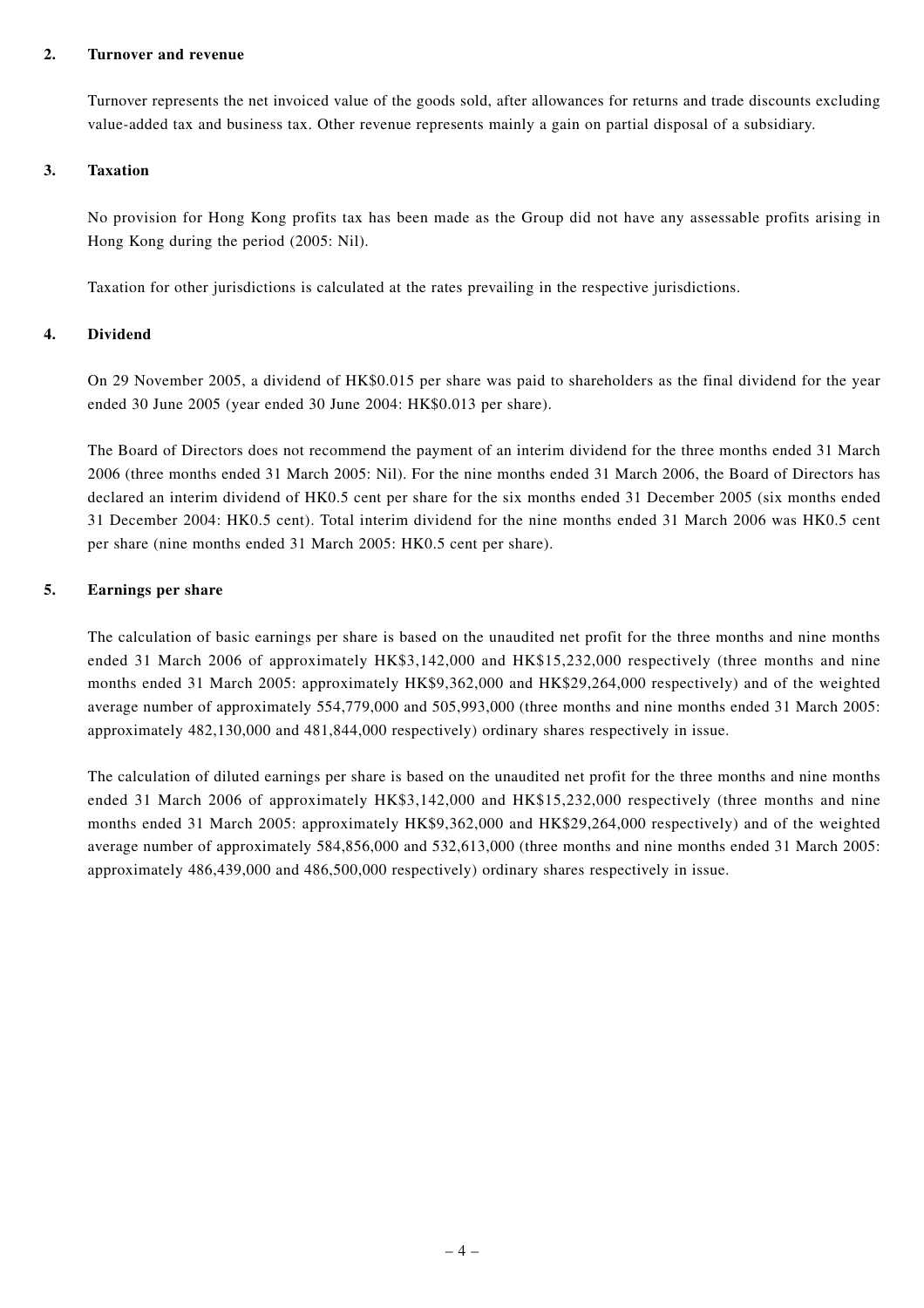|                                  | (Unaudited)     | (Unaudited)        | (Unaudited)     | (Unaudited)     | (Unaudited)     | (Unaudited)     |
|----------------------------------|-----------------|--------------------|-----------------|-----------------|-----------------|-----------------|
|                                  |                 |                    |                 | <b>Employee</b> | <b>Retained</b> |                 |
|                                  |                 |                    |                 | share-based     | profit and      |                 |
|                                  | <b>Share</b>    | <b>Translation</b> | <b>Special</b>  | compensation    | proposed        |                 |
|                                  | premium         | reserve            | reserve         | reserve         | dividend        | <b>Total</b>    |
|                                  | <b>HK\$'000</b> | <b>HK\$'000</b>    | <b>HK\$'000</b> | <b>HK\$'000</b> | <b>HK\$'000</b> | <b>HK\$'000</b> |
| Balance as at 1 July 2005        | 80,825          |                    | (1)             |                 | 74,997          | 155,821         |
| Issue of shares pursuant         |                 |                    |                 |                 |                 |                 |
| to placing                       | 145,520         |                    |                 |                 |                 | 145,520         |
| Issue of shares pursuant to      |                 |                    |                 |                 |                 |                 |
| an acquisition of subsidiaries   | 69,715          |                    |                 |                 |                 | 69,715          |
| Issue of shares pursuant         |                 |                    |                 |                 |                 |                 |
| to share award scheme            | 25,222          |                    |                 |                 |                 | 25,222          |
| Issue of shares pursuant to      |                 |                    |                 |                 |                 |                 |
| exercises of share options       | 317             |                    |                 |                 |                 | 317             |
| Employee share-based             |                 |                    |                 |                 |                 |                 |
| compensation benefits            |                 |                    |                 | 8,856           |                 | 8,856           |
| Share issue expenses             | (6,375)         |                    |                 |                 |                 | (6,375)         |
| Exchange differences arising     |                 |                    |                 |                 |                 |                 |
| from translation of financial    |                 |                    |                 |                 |                 |                 |
| statements of overseas           |                 |                    |                 |                 |                 |                 |
| operation                        |                 | 966                |                 |                 |                 | 966             |
| Net profit for the period        |                 |                    |                 |                 | 15,232          | 15,232          |
| Final dividend paid for the year |                 |                    |                 |                 |                 |                 |
| ended 30 June 2005               |                 |                    |                 |                 | (7, 232)        | (7, 232)        |
| Balance as at 31 March 2006      | 315,224         | 966                | (1)             | 8,856           | 82,997          | 408,042         |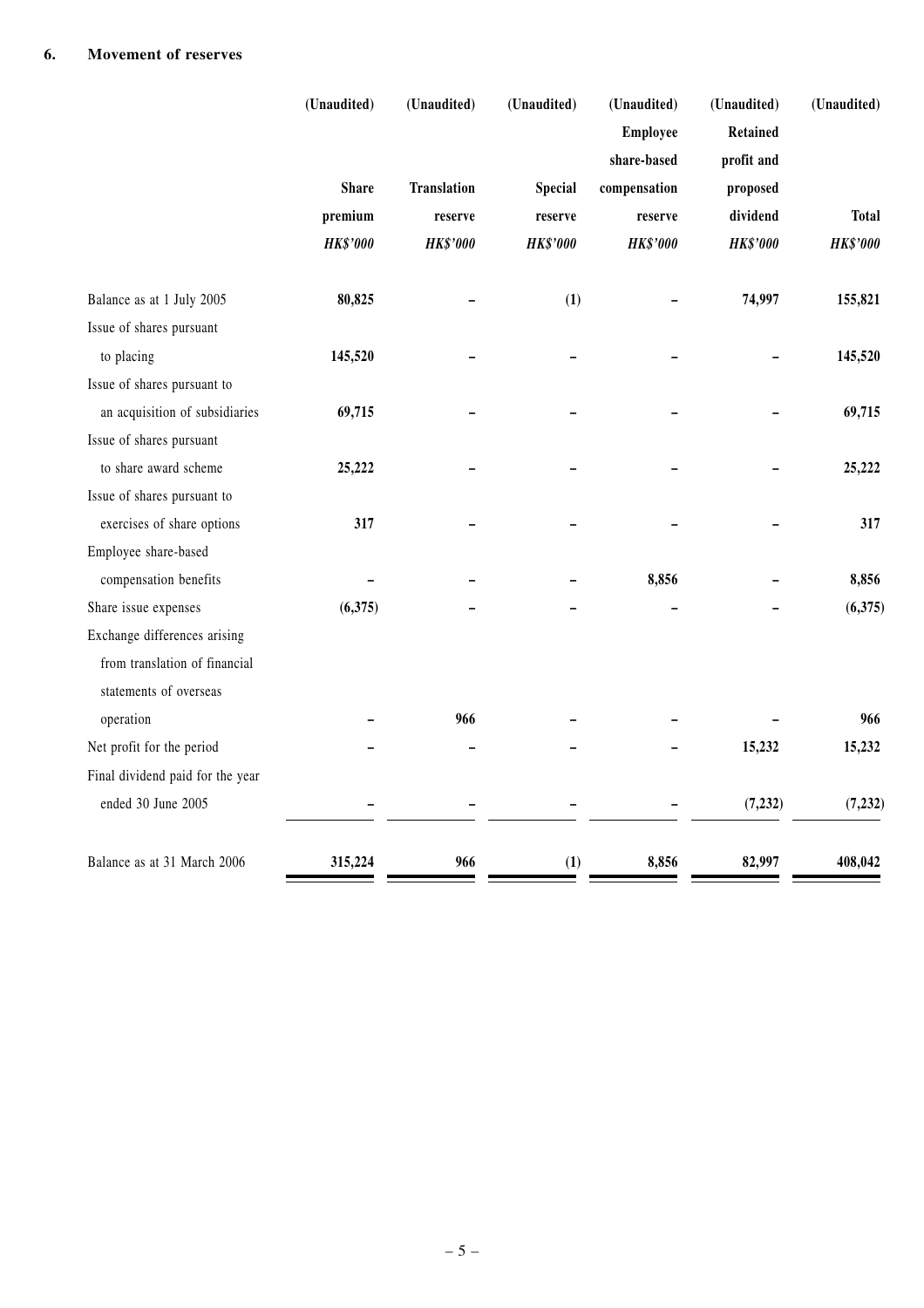|                                  | (Unaudited)         | (Unaudited)         | (Unaudited)         | (Unaudited)<br>Retained<br>profit and | (Unaudited)       |
|----------------------------------|---------------------|---------------------|---------------------|---------------------------------------|-------------------|
|                                  | Share               | Translation         | Special             | proposed                              |                   |
|                                  | premium<br>HK\$'000 | reserve<br>HK\$'000 | reserve<br>HK\$'000 | dividend<br>HK\$'000                  | Total<br>HK\$'000 |
| Balance as at 1 July 2004        | 80,649              | 15                  | (1)                 | 51,990                                | 132,653           |
| Issue of shares pursuant to      |                     |                     |                     |                                       |                   |
| exercises of share options       | 176                 |                     |                     |                                       | 176               |
| Exchange differences arising     |                     |                     |                     |                                       |                   |
| from translation of financial    |                     |                     |                     |                                       |                   |
| statements of overseas operation |                     | (2)                 |                     |                                       | (2)               |
| Net profit for the period        |                     |                     |                     | 29,264                                | 29,264            |
| Final dividend paid for the year |                     |                     |                     |                                       |                   |
| ended 30 June 2004               |                     |                     |                     | (6,268)                               | (6, 268)          |
| Balance as at 31 March 2005      | 80,825              | 13                  | (1)                 | 74,986                                | 155,823           |

### **7. Events after the Balance Sheet Date**

On 13th April, 2006, Loyalion Limited, a wholly owned subsidiary of the Company, entered into an agreement with Hunan Friendship Apollo Company Limited in relation to the disposal by Loyalion Limited of a 20.83% equity interest in Your Mart Co. Ltd at a consideration of RMB56,446,000 (approximately HK\$54,275,000). Completion is expected to be on or before 30 June 2006.

### **MANAGEMENT DISCUSSION AND ANALYSIS**

The Group, through various subsidiaries, is contracted to provide software, hardware and other support services to the China lottery industry in various provinces in the People's Republic of China (the "PRC"). Further, the Group is also involved in the production and distribution of bee related products and other natural products. Via listed subsidiary, Aptus Holdings Limited, the Group is also engaged in the oil and gas business in China.

### **Financial Review**

For the nine months ended 31 March 2006, the Group's unaudited consolidated turnover and net profit attributable to shareholders were approximately HK\$59,480,000 (2005: HK\$150,921,000) and HK\$15,232,000 (2005: HK\$29,264,000) respectively. There was an approximately 61% decrease in turnover with an approximately 48% decrease in net profit attributable to shareholders over the corresponding period of last year. Gross profit ratio was approximately 36.2% for the nine months period under review (2005: 21.5%).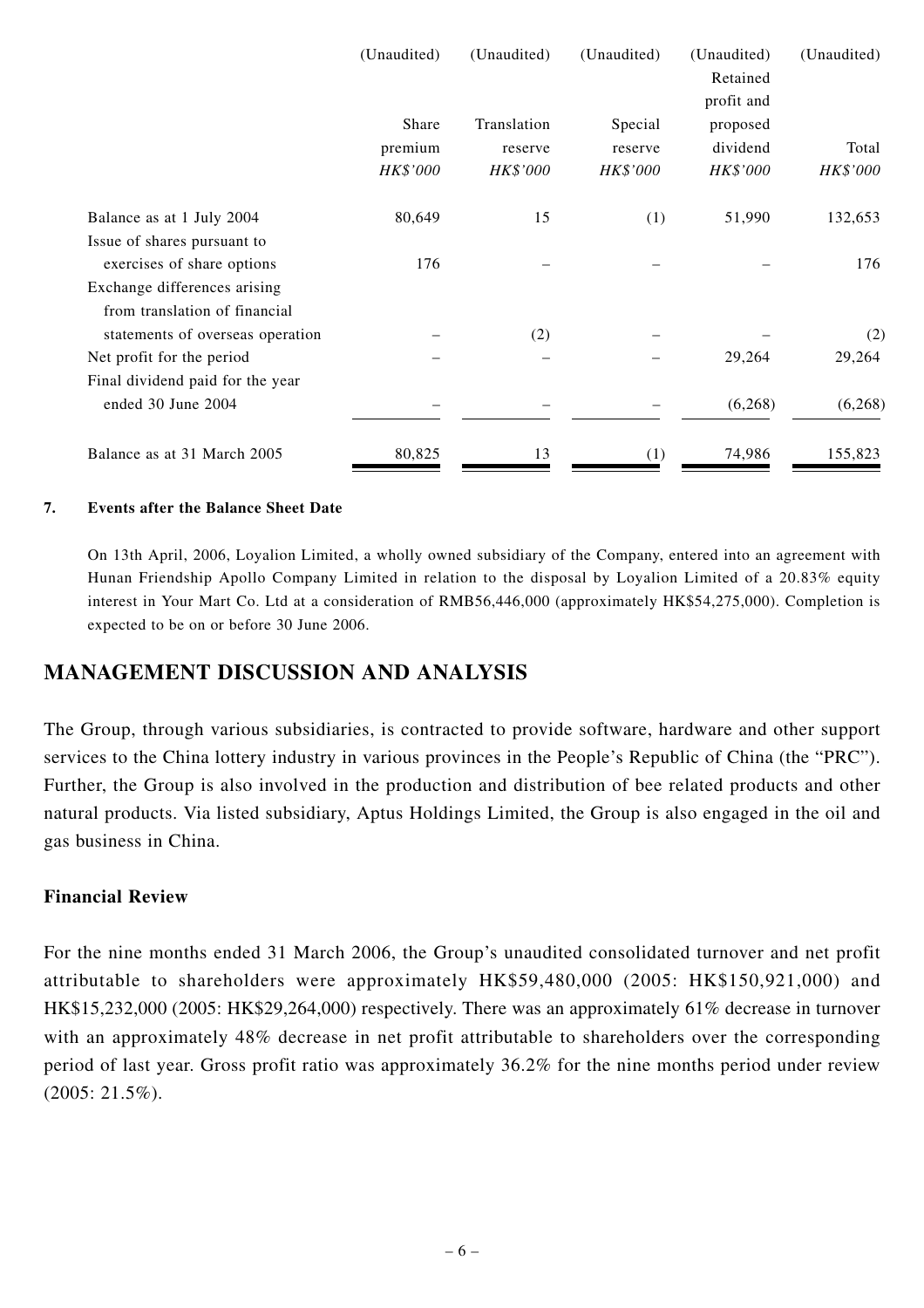The decrease in turnover was mainly due to the decrease of sales of edible oil due to the keen competition in the market, especially the PRC. The decrease also accounted for the increase in overall gross profit ratio as the gross profit of edible oil trading is less than other businesses of the Group.

Factoring out other revenues and share award expenses and employee share-based compensation benefits for the nine months ended 31 March 2006 and for the previous corresponding period, operating profits were approximately HK\$2.8 million against HK\$13.0 million respectively.

There was a gain on partial disposal of a subsidiary amounting to approximately HK\$32 million. In addition, there were share award expenses and employee share-based compensation benefits amounting to approximately HK\$34 million charged to the profit and loss account.

The result reflected the natural products business of the Group and the edible oil operations of Aptus Holdings Limited. The Group's China lottery operations were profitable and have been consolidated into the accounts for nine days for the nine months ended 31 March 2006. Meanwhile, production at Aptus Holdings Limited's Xin Jiang Oilfield have not yet commenced and are planned to begin production in the second half of this calender year.

### **Business Review**

During the period under review, the Group made a number of strategic moves to expand its lottery and oil and gas operations in China. On 26th January, 2006, a total of 68 million new shares (equivalent to approximately 14% of existing share capital at the time) were placed at HK\$2.15 per share to raise net proceeds of approximately HK\$140 million. These proceeds are ear-marked for use in expansion of the Group's China lottery operations and for general working capital purposes.

Since entering an agreement on 1 December 2005 to acquire Bozone, the Group has been working with the former on expanding it's service offerings from just software and technical related services to include hardware, marketing and promotion and assistance in POS management services as well as expanding its operations geographically. On 22nd March 2006, the acquisition of the 51% interest in Bozone was completed, which means that it is now set to be fully integrated into the Group's operations as its vehicle in the China traditional social welfare lottery space.

Meanwhile, on 15th March, 2006, the Group entered into an agreement to acquire an effective 51% stake in Jinan Weita for RMB3.9m (circa HK\$3.8m). Jinan Weita is engaged in the research and development, manufacture and sale of lottery sales terminals in the PRC. The acquisition enables the Group to vertically expand its lottery business thereby strengthening its position in the lottery industry and lowering its costs.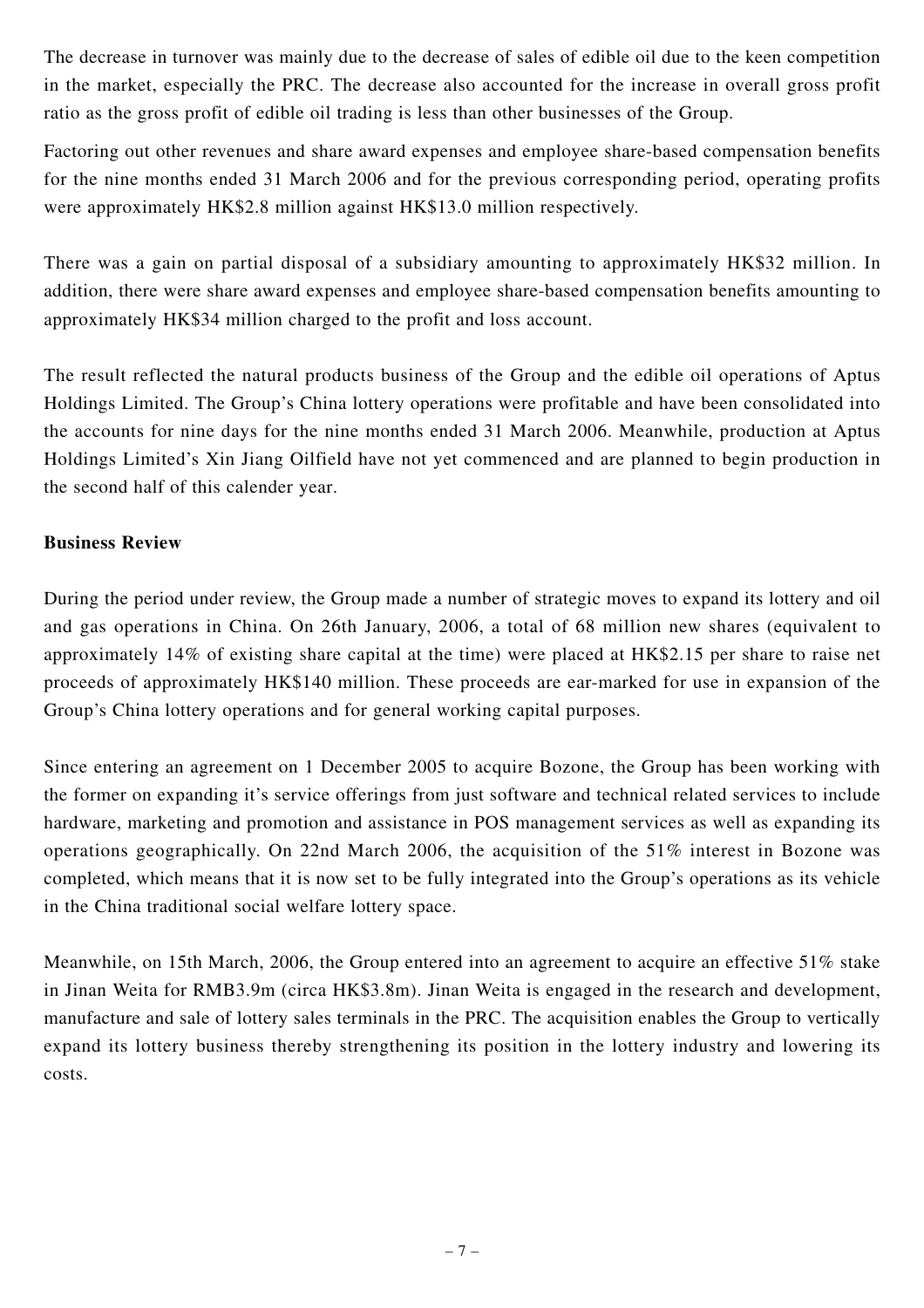Regarding to Aptus Holdings Limited, during the period under review, Aptus Holdings Limited continued to work with China Hua You Group Corporation ("Hua You"), a wholly-owned subsidiary of China National Petroleum Corporation (CNPC), on plans to bring onstream production at the Xin Jiang Oilfield, an oilfield development project in Feng Cheng, Xin Jiang in the PRC in which Aptus Holdings Limited has a 70% stake.

Further, on 31 March 2006, Aptus Holdings Limited entered into two memoranda of understanding (MOU) with an independent third party, to make capital contributions to two joint venture companies in the southern part of the PRC, each of which is principally engaged in the business of gas pipeline design, and supply, development and management of natural gas distribution facilities in the PRC. Upon completion of the capital contribution, Aptus Holdings Limited would hold 33.46% and 48.33% respectively in the two joint venture companies. The two MOUs are not legally binding and each of them will be subject to the terms of the formal investment agreement to be entered into by the respective parties in due course.

## **FUTURE OUTLOOK AND PROSPECTS**

The Group has diversified from predominantly being a producer and distributor of bee and natural products into two new exciting industries, namely the lottery and the oil and gas sectors in China.

Total China lottery revenues in the PRC have grown at a compound rate of 65% p.a. over the past five years to circa RMB70 billion in 2005. According to the Development Research Centre of the State Council in the PRC, total lottery revenues in China are forecast to reach over RMB100 billion in 2007. Bozone is one of the few integrated service providers within the lottery industry in China. We believe that Bozone and recent agreement to acquire Jinan Weita give us a solid foundation upon which to build and expand into this exciting new business segment. Since the revenue model of Bozone is mainly based on a percentage of lottery sales in its contracted jurisdictions, we believe it is well positioned to capitalize on the fast growing market. Further, it is the Group's objective to expand its presence in the China lottery market in terms of services provided and geographical coverage.

Meanwhile, at Aptus Holdings Limited, production at the Xin Jiang Oilfield is planned to commence in the second half of this calendar year, enabling the Group to capitalize on the current strong demand and pricing environment for crude thereby enhancing its profitability and operational cashflow.

The longer term objective of management is to develop Aptus Holdings Limited into a diversified oil and gas company with the acquisition of the Xin Jiang Oilfield and the signing of the two pipeline MOUs representing a good start to this process. The establishment of a good business relationship with Hua You is believed to enable the company to explore more business opportunities in the oil and gas industries in the PRC and allow the Group to further expand its business.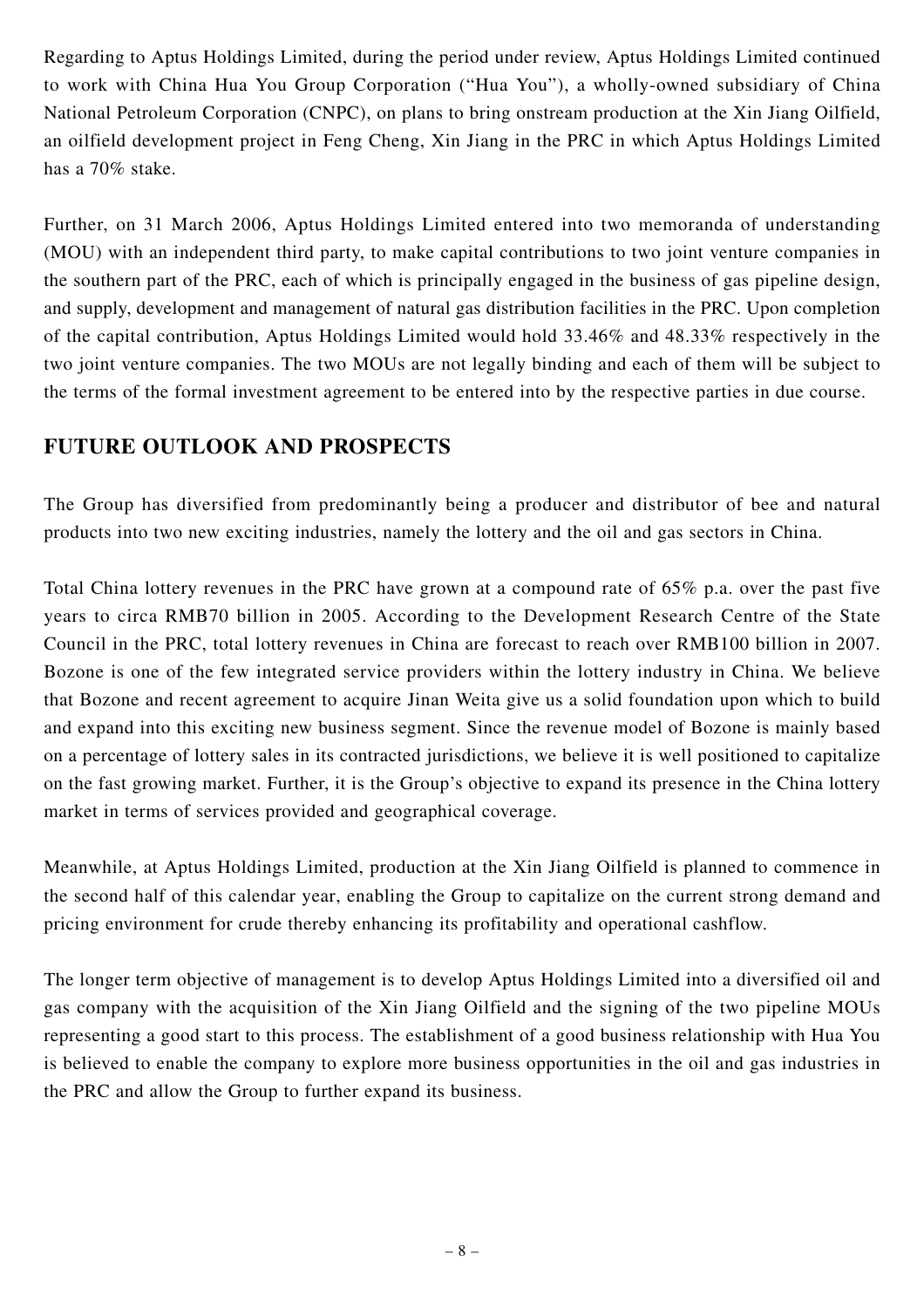# **DIRECTORS' AND CHIEF EXECUTIVES' INTERESTS AND SHORT POSITIONS IN THE SHARES, UNDERLYING SHARES AND DEBENTURES OF THE COMPANY OR ANY ASSOCIATED CORPORATION**

As at 31 March 2006, the interests and short positions of the Directors and chief executives of the Company in the shares, underlying shares and debentures of the Company or any of its associated corporations (within the meaning of Part XV of the Securities and Futures Ordinance (the "SFO")) which were notified to the Company and the Stock Exchange pursuant to Divisions 7 and 8 of Part XV of the SFO (including interests or short positions which they were taken or deemed to have under such provisions of the SFO), or which were required, pursuant to Section 352 of the SFO, to be entered in the register referred to therein, or which were required, pursuant to Rule 5.46 to 5.67 of the GEM Listing Rules, to be notified to the Company and the Stock Exchange, were as follows:

### **(1) Long positions in the shares of the Company**

|                          | Company/                   |                         | Number of            |           |              |             |
|--------------------------|----------------------------|-------------------------|----------------------|-----------|--------------|-------------|
|                          | Name of                    |                         | ordinary shares held |           |              |             |
|                          | associated                 | Corporate               | Personal             | Family    | <b>Total</b> | Percentage  |
| <b>Name of Directors</b> | corporation                | interest                | interest             | interest  | interest     | of interest |
| Cheung Kwai Lan          | Company                    | 241,130,000<br>(Note 1) | 1,380,000            |           | 242,510,000  | 39.76%      |
|                          |                            |                         |                      |           |              |             |
| Chan Tung Mei            | Company                    | 241,130,000             | -                    | 1,380,000 | 242,510,000  | 39.76%      |
|                          |                            | (Note 2)                |                      | (Note 3)  |              |             |
| Shaw Kyle Arnold Junior  | Company                    | 46,600,000              |                      |           | 46,600,000   | 7.64%       |
|                          |                            | (Note 4)                |                      |           |              |             |
| Lau Hin Kun              | Company                    |                         | 450,000              |           | 450,000      | 0.07%       |
| Cheung Kwai Lan          | <b>Best Frontier</b>       |                         | 909                  | 1         | 910          |             |
|                          | <b>Investments Limited</b> |                         |                      | (Note 5)  |              |             |
| Chan Tung Mei            | <b>Best Frontier</b>       |                         | 1                    | 909       | 910          |             |
|                          | Investments Limited        |                         |                      | (Note 6)  |              |             |

#### *Notes:*

1. The 241,130,000 shares are owned by Best Frontier Investments Limited ("Best Frontier") which is owned as to 99.89% and 0.11% by Madam Cheung Kwai Lan and Mr. Chan Tung Mei respectively. Madam Cheung Kwai Lan is the spouse of Mr. Chan Tung Mei. Accordingly, Madam Cheung Kwai Lan is deemed to be interested in the shares under the SFO.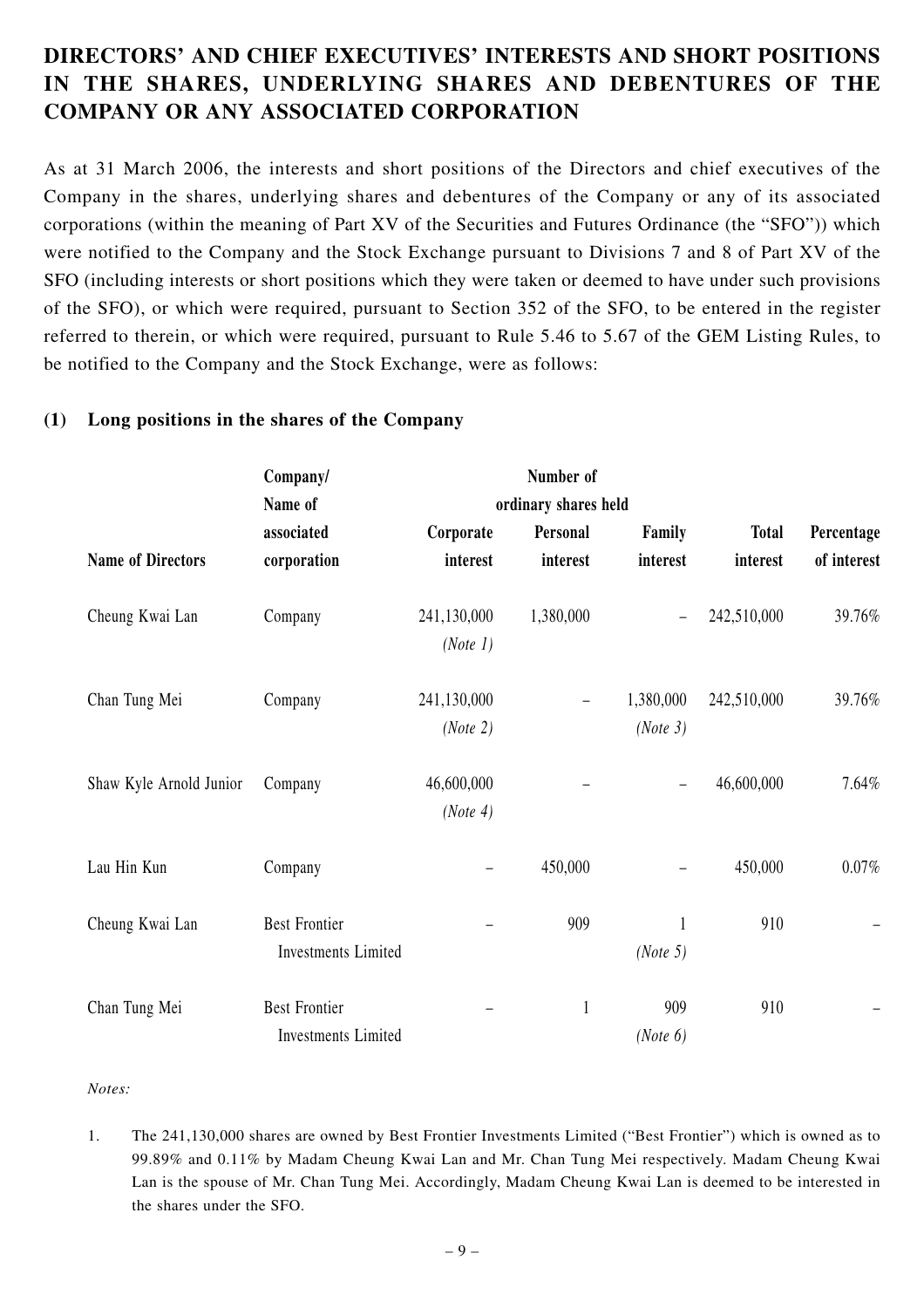- 2. The 241,130,000 shares are owned by Best Frontier which is owned as to 99.89% and 0.11% by Madam Cheung Kwai Lan and Mr. Chan Tung Mei respectively. Mr. Chan Tung Mei is the spouse of Madam Cheung Kwai Lan. Accordingly, Mr. Chan Tung Mei is deemed to be interested in the shares under the SFO.
- 3. The 1,380,000 shares are owned by Madam Cheung Kwai Lan who is the spouse of Mr. Chan Tung Mei. Accordingly, Mr. Chan Tung Mei is deemed to be interested in the shares under the SFO.
- 4. These interests represent Mr. Shaw Kyle Arnold Junior's interests in:
	- (a) 1,030,000 shares beneficially owned by Shaw, Kwei & Partners (Asia) Ltd. of which Mr. Shaw Kyle Arnold Junior is deemed under the SFO to have an interest by reason of his being the indirect controlling shareholder of Shaw, Kwei & Partners (Asia) Ltd. through his controlled corporation Haven Associates Limited.
	- (b) 24,620,000 shares beneficially owned by China Value Investment Limited which is wholly-owned by Asian Value Investment Fund L.P. (AVIF, L.P.), a limited liability partnership, whose general partner Shaw, Kwei & Partners (Asia) Ltd. (having a 1% interest in AVIF, L.P.) and its indirect controlling shareholder Mr. Shaw Kyle Arnold Junior are both deemed under the SFO to have interest in the same 24,620,000 shares.
	- (c) 20,950,000 shares beneficially owned by Javelin Capital Holdings Limited which is wholly-owned by Asian Value Investment Fund II, L.P. (AVIF II, L.P.), a limited liability partnership, whose general partner SKP Capital Limited (having a 1.19% interest in AVIF II, L.P.) and its indirect controlling shareholder Mr. Shaw Kyle Arnold Junior are both deemed under the SFO to have interest in the same 20,950,000 shares.
- 5. The 1 share of US\$1 in Best Frontier is owned by Mr. Chan Tung Mei who is the spouse of Madam Cheung Kwai Lan. Accordingly, Madam Cheung Kwai Lan is deemed to be interested in the shares under the SFO.
- 6. The 909 shares of US\$1 each in Best Frontier are owned by Madam Cheung Kwai Lan who is the spouse of Mr. Chan Tung Mei. Accordingly, Mr. Chan Tung Mei is deemed to be interested in the shares under the SFO.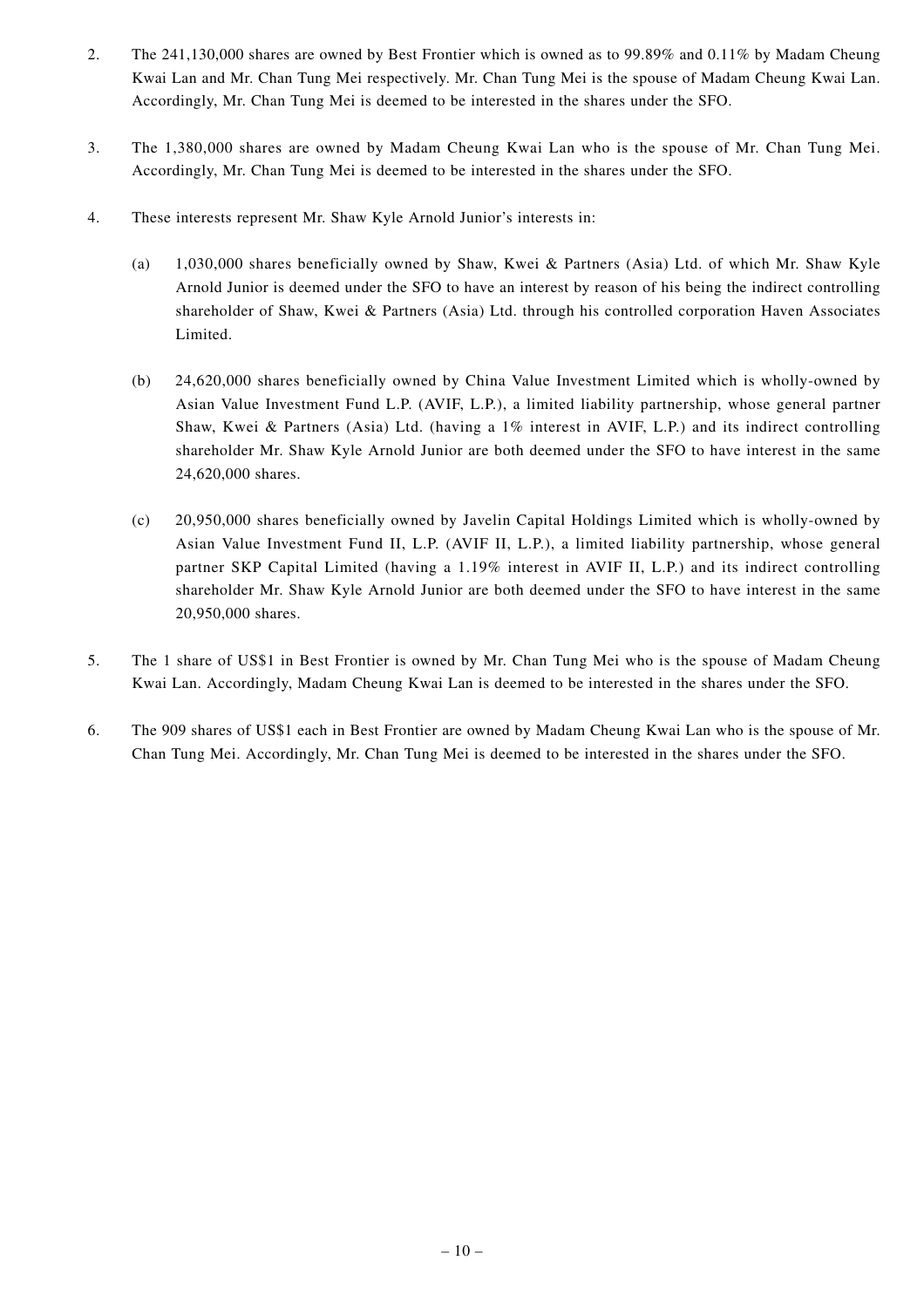### *Pre-IPO Share Option Scheme*

Pursuant to the Pre-IPO share option scheme adopted by the Company on 18 October 2002 ("Pre-IPO Share Option Scheme"), certain Directors had been granted share options to subscribe for shares, details of which as at 31 March 2006 were as follows:

|                                             |            |                 |             | Granted         | <b>Exercised</b> | Cancelled | Lapsed                   | Outstanding |
|---------------------------------------------|------------|-----------------|-------------|-----------------|------------------|-----------|--------------------------|-------------|
|                                             |            |                 | Outstanding | during          | during           | during    | during                   | at 31       |
| Name of                                     | Date of    | <b>Exercise</b> | at          | the             | the              | the       | the                      | March       |
| director                                    | grant      | price<br>HK\$   | 1 July 2005 | period          | period           | period    | period                   | 2006        |
| Peter Chin Wan Fung<br>(a director resigned |            |                 |             |                 |                  |           |                          |             |
| on 25 November 2005)                        | 18/10/2002 | 0.23            | 870,000     | $\qquad \qquad$ | 870,000          | -         | $\overline{\phantom{0}}$ |             |

These shares options were granted on 18 October 2002, at an exercise price of HK\$0.23 per share, representing 50% of the offer price of HK\$0.46 per share in respect of the Company's initial public offering. The share options are exercisable in three equal portions. The respective portions are exercised at any time commencing on 12 May 2003,12 November 2003 and 12 May 2004 respectively. These share options, if not otherwise exercised, will lapse on 17 October 2007.

### *Share Option Scheme*

The Company has adopted a share option scheme (the "Share Option Scheme"), under which the Board may, at its discretion, invite any persons who satisfy the criteria of the Share Option Scheme, to take up options to subscribe for the shares in the Company.

The Share Option Scheme will remain valid for a period of 10 years commencing from 18 October 2002.

40,000,000 share options and 40,210,000 share options had been granted in 2004 and 2006 respectively to total 34 eligible participants (including one executive director and one non-executive director) under the Share Option Scheme and 200,000 share options had been exercised.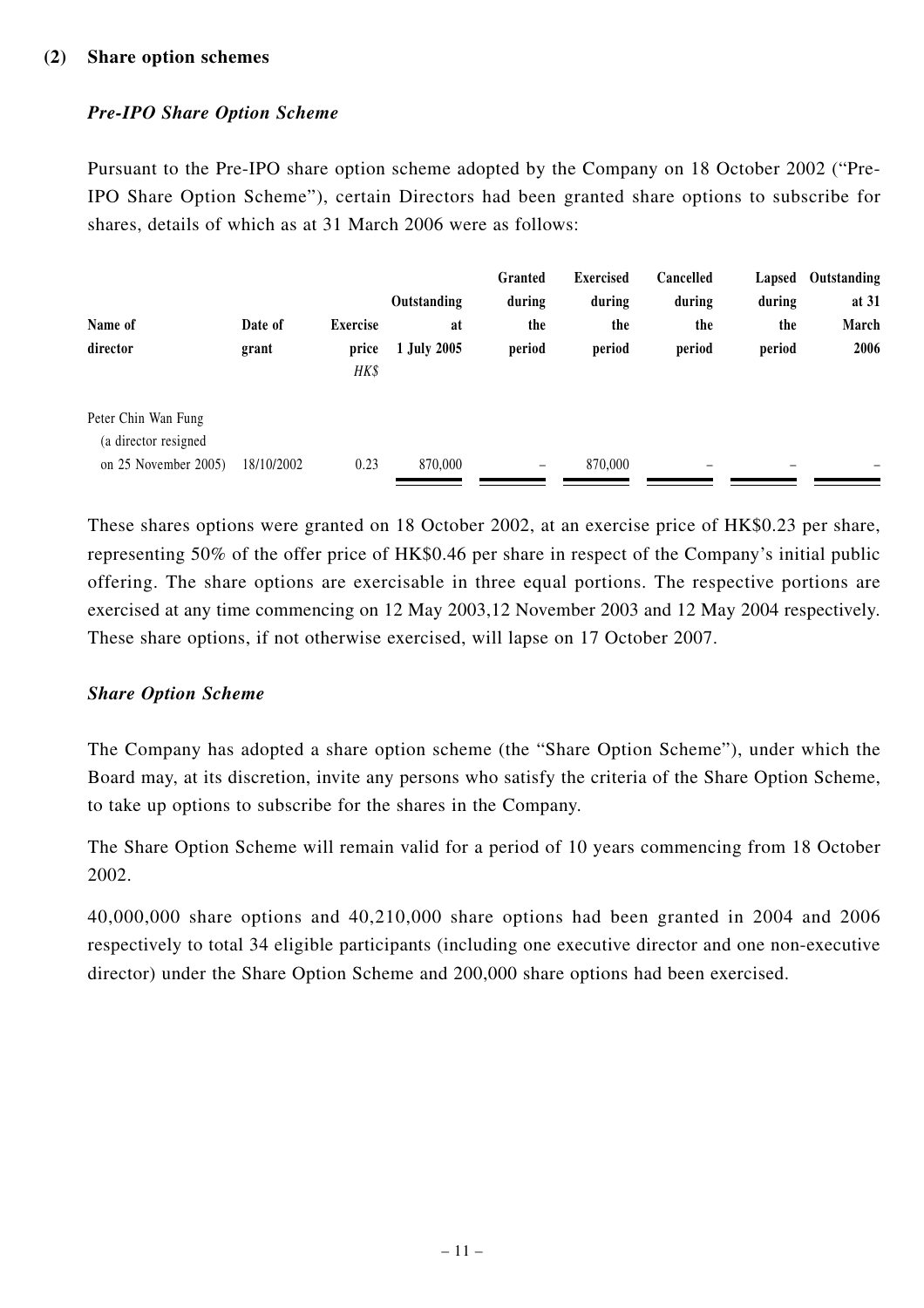| Name of<br>director        | Date of<br>grant | Exercise<br>price<br>HK\$ | Outstanding<br>at<br>1 July 2005 | Granted<br>during<br>the period | <b>Exercised</b><br>during<br>the period | Cancelled<br>during<br>the period | Lapsed<br>during<br>the period | <b>Outstanding</b><br>at 31<br>March<br>2006 | Exercise<br>period<br>of share<br>options |
|----------------------------|------------------|---------------------------|----------------------------------|---------------------------------|------------------------------------------|-----------------------------------|--------------------------------|----------------------------------------------|-------------------------------------------|
| Lau Hin Kun                | 18/8/2004        | 0.64                      | 1,600,000                        | $\overline{\phantom{0}}$        | $-$                                      | -                                 | $\overline{\phantom{m}}$       | 1,600,000                                    | 19/8/2004-<br>17/10/2012                  |
| Shaw Kyle Arnold<br>Junior | 19/10/2004       | 0.65                      | 1,200,000                        |                                 |                                          |                                   | $\qquad \qquad -$              | 1,200,000                                    | 20/10/2004-<br>17/10/2012                 |
| Total                      |                  |                           | 2,800,000                        |                                 |                                          |                                   |                                | 2,800,000                                    |                                           |

The closing prices of the Company's shares on 18 August 2004 and 19 October 2004, the dates of grant of the share options, were HK\$0.64 and HK\$0.65, respectively.

### **(3) Long positions in the shares of associated corporation – Aptus Holdings Limited**

|                           |                       | Approximate                 |                    |                          |                               |
|---------------------------|-----------------------|-----------------------------|--------------------|--------------------------|-------------------------------|
| <b>Name of Director</b>   | Corporate<br>interest | <b>Personal</b><br>interest | Family<br>interest | <b>Total</b><br>interest | percentage of<br>shareholding |
| Cheung Kwai Lan<br>(Note) | 915,571,428           |                             | $\qquad \qquad -$  | 915,571,428              | 55.41%                        |

*Note:* Madam Cheung Kwai Lan and Mr. Chan Tung Mei have equity interests of 99.89% and 0.11% respectively of the issued share capital of Best Frontier Investments Limited ("Best Frontier"). Madam Cheung Kwai Lan is the spouse of Mr. Chan Tung Mei. Accordingly, Madam Cheung Kwai Lan is deemed to be 100% interested in the shares of Best Frontier under the SFO. As at 31 March 2006, Best Frontier is interested in approximately 39.54% of the issued share capital of B & B Group Holdings Limited which in turn holds 100% shareholding of China Success Enterprises Limited. China Success Enterprises Limited then holds 100% shareholding of Precise Result Profits Limited which directly holds 915,571,428 shares of Aptus Holdings Limited. Besides, Madam Cheung Kwai Lan holds 1,380,000 shares of B & B Group Holdings Limited as at 31 March 2006.

Save as disclosed above, as at 31 March 2006, none of the directors or chief executive of the Company had any interests or short positions in any shares, underlying shares or debentures of the Company or any of its associated corporations (within the meaning of Part XV of the SFO) which would have to be notified to the Company and the Stock Exchange pursuant to Divisions 7 and 8 of Part XV of the SFO (including interests or short positions which they were taken or deemed to have under such provisions of the SFO), or which were required, pursuant to Section 352 of the SFO, to be entered in the register referred to therein, or which were required, pursuant to Rules 5.46 to 5.67 of the GEM Listing Rules, to be notified to the Company and the Stock Exchange.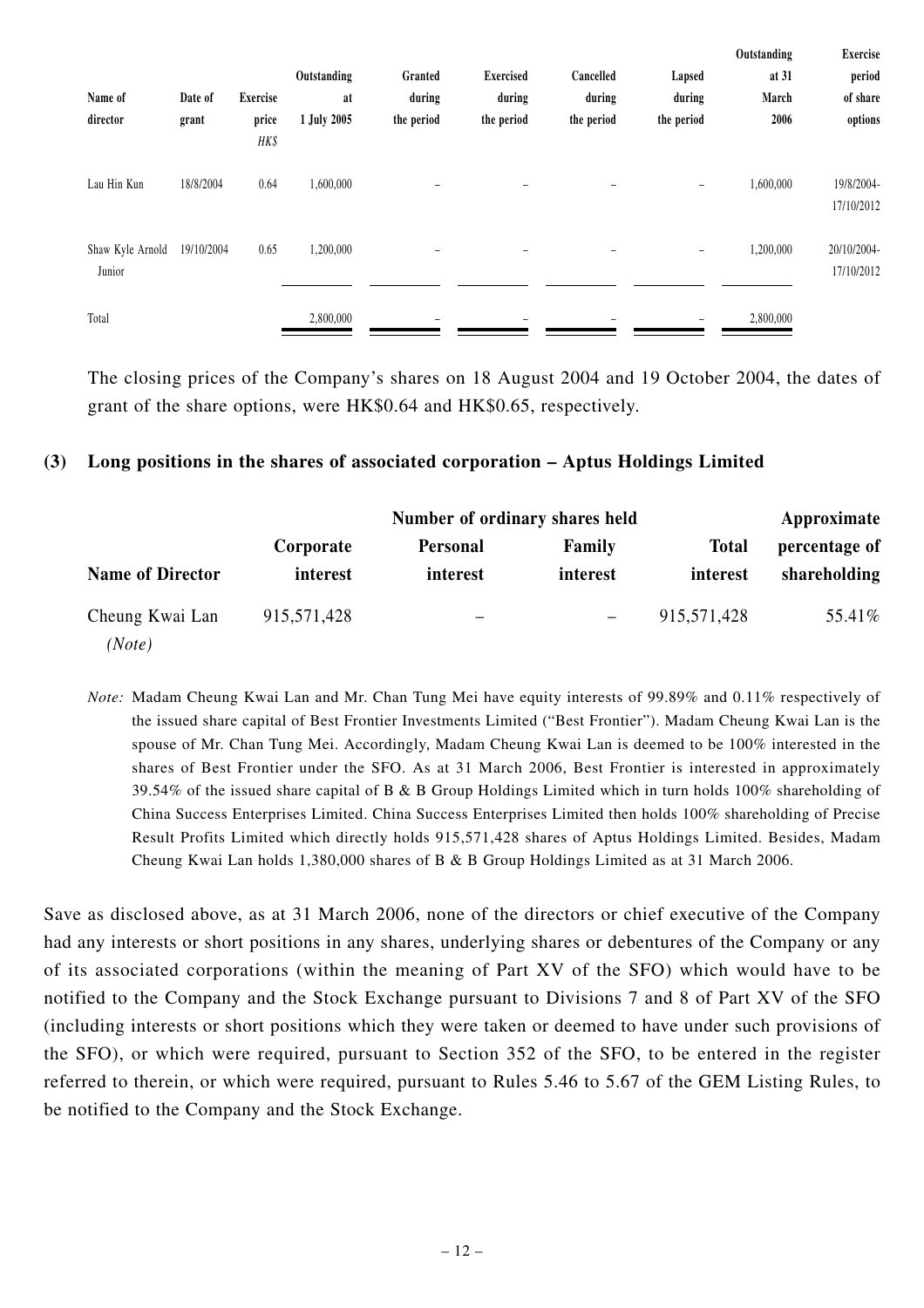# **SUBSTANTIAL SHAREHOLDERS' INTERESTS AND SHORT POSITIONS IN THE SHARES, UNDERLYING SHARES AND DEBENTURES OF THE COMPANY**

As at 31 March 2006, so far as is known to the Directors and the chief executives of the Company, the interests and short positions of the persons or corporations in the shares or underlying shares of the Company which have been disclosed to the Company under the provisions of Divisions 2 and 3 of Part XV of the SFO and as recorded in the register required to be kept by the Company under Section 336 of the SFO were as follows:

|                             |                             |                      | Number of |                     |  |
|-----------------------------|-----------------------------|----------------------|-----------|---------------------|--|
|                             |                             | ordinary shares held |           |                     |  |
|                             |                             | Long                 |           | Short Percentage of |  |
| <b>Name of Shareholders</b> | Capacity                    | position             | position  | shareholding        |  |
| <b>Best Frontier</b>        | Directly beneficially owned | 241,130,000          |           | 39.54%              |  |
| <b>Investments Limited</b>  |                             | (Note 1)             |           |                     |  |
| Oppenheimer Funds, Inc.     | Investment manager          | 110,000,000          |           | 18.04%              |  |
| Haven Associates Limited    | Controlled Corporation      | 46,600,000           |           | 7.64%               |  |
|                             |                             | (Note 2)             |           |                     |  |

#### *Notes:*

- 1. The 241,130,000 shares are owned by Best Frontier Investments Limited which is owned as to 99.89% and 0.11% by Madam Cheung Kwai Lan and Mr. Chan Tung Mei respectively.
- 2. The 46,600,000 shares represent:
	- (a) 1,030,000 shares beneficially owned by Shaw, Kwei & Partners (Asia) Ltd.
	- (b) 24,620,000 shares beneficially owned by China Value Investment Limited which is wholly-owned by Asian Value Investment Fund L.P. (AVIF, L.P.), a limited liability partnership, whose general partner Shaw, Kwei & Partners (Asia) Ltd. (having a 1% interest in AVIF, L.P.) is deemed under the SFO to have interest in the same 24,620,000 shares.
	- (c) 20,950,000 shares beneficially owned by Javelin Capital Holdings Limited which is wholly-owned by Asian Value Investment Fund II, L.P. (AVIF II, L.P.), a limited liability partnership, whose general partner SKP Capital Limited (having a 1.19% interest in AVIF II, L.P.) is deemed under the SFO to have interest in the same 20,950,000 shares.
	- (d) Haven Associates Limited is the controlling shareholder of Shaw, Kwei & Partners (Asia) Ltd. and SKP Capital Limited.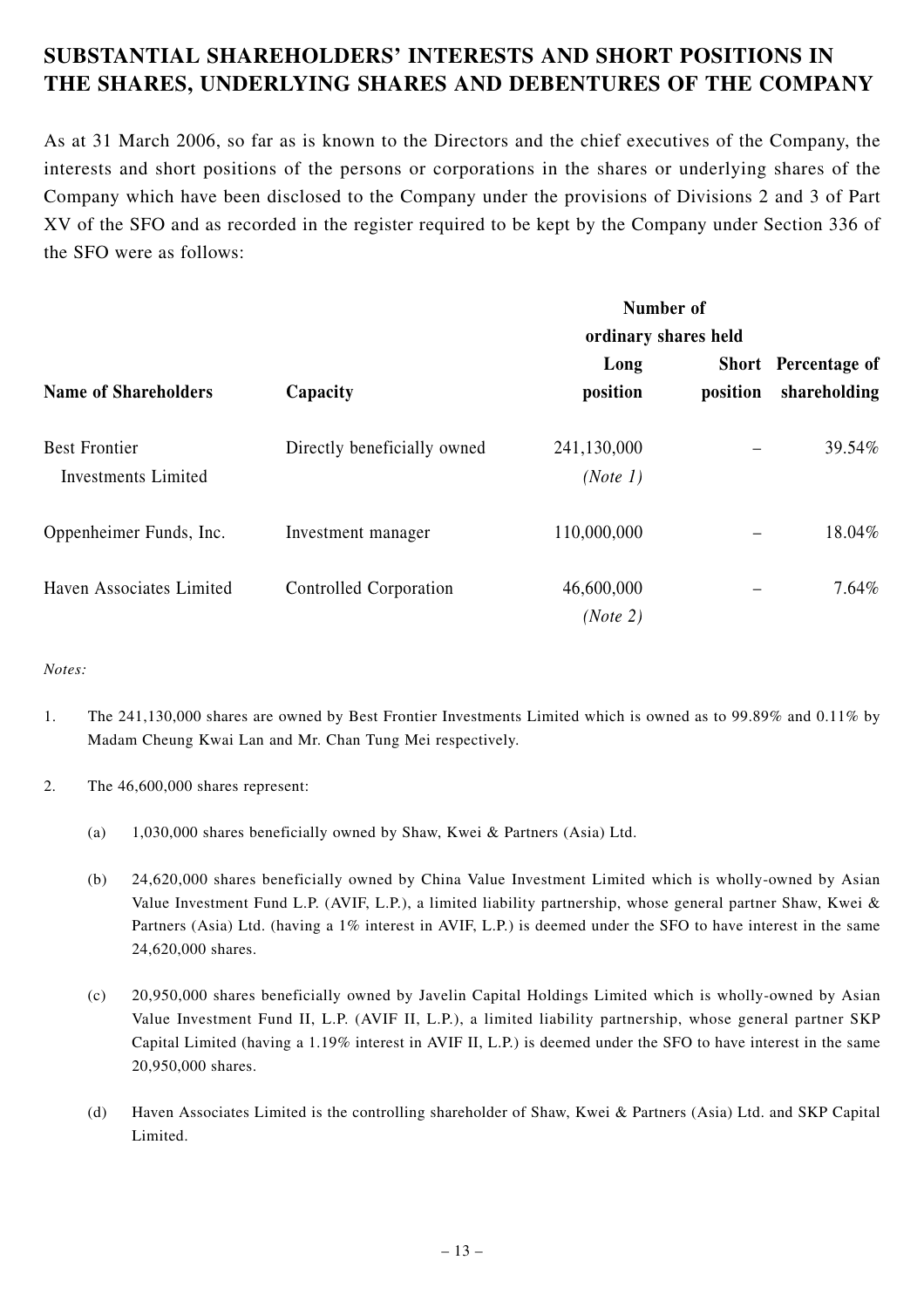Save as disclosed above, as at 31 March 2006, the directors are not aware of any other person who has an interest or short position in the shares or underlying shares and debentures of the Company which would fall to be disclosed to the Company under Section 336 of the SFO, or who is interested in 5% or more of the Company's issued share capital.

## **COMPETING INTERESTS**

None of the Directors or the management shareholders of the Company or any of their respective associates (as defined in the GEM Listing Rules) had any business that competed or might compete with the business of the Group.

# **CODE OF CONDUCT REGARDING SECURITIES TRANSACTIONS BY DIRECTORS**

The Company has adopted the code of conduct for securities transactions by directors on terms no less exacting than the required standard of dealings set out in Rules 5.48 to 5.67 of the GEM Listing Rules (the "Code"). Having made specific enquiry of all Directors, the Company was not aware of any noncompliance with the required standard as set out in the Code.

## **AUDIT COMMITTEE**

The Company has established an audit committee with written terms of reference based upon the guidelines published by the Hong Kong Institute of Certified Public Accountants. The primary duties of the audit committee are to review the Company's annual report and accounts, half-year reports and quarterly reports and to provide advice and comments thereon to the Board. The audit committee is also responsible for reviewing and supervising the Company's financial reporting and internal control procedures. The audit committee consisted of three independent non-executive Directors, namely Mr. Tian He Nian, Mr. Zhao Zhi Ming and Mr. To Yan Ming, Edmond. Mr. To Yan Ming, Edmond is the chairman of the audit committee. The Group's unaudited results for the nine months ended 31 March 2006 have been reviewed by the audit committee which was of the opinion that the preparation of such results complied with applicable accounting standards and requirements and that adequate disclosures had been made.